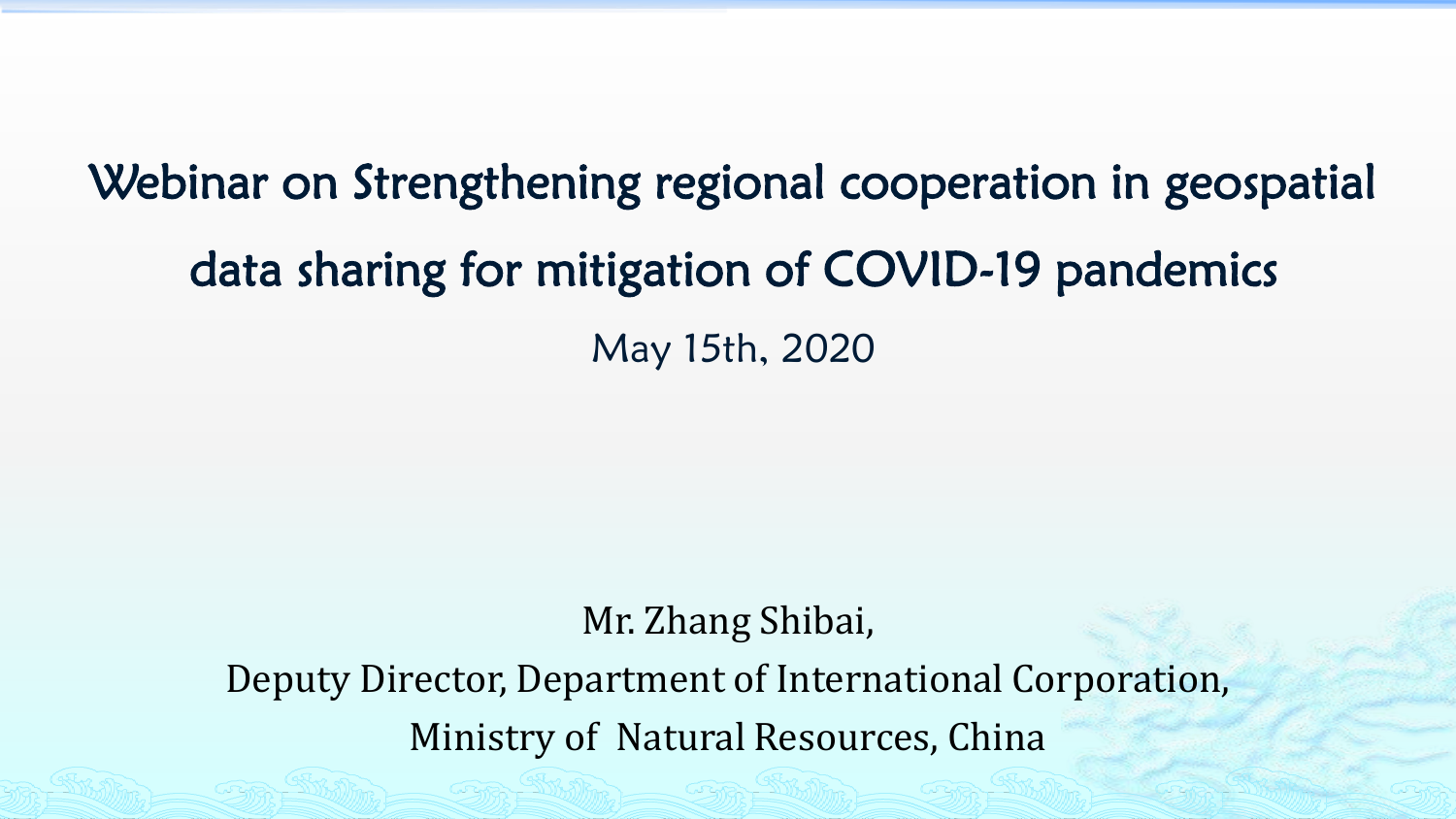#### In China, GIS played important role in :

1) revealing the spatial and temporal pattern of epidemic situation and the laws of spatial spread

2) predicting the risk analysis of the spread of the epidemic situation and carry out early warning and forecast

3) infection risk assessment based on population movement spatial trajectory data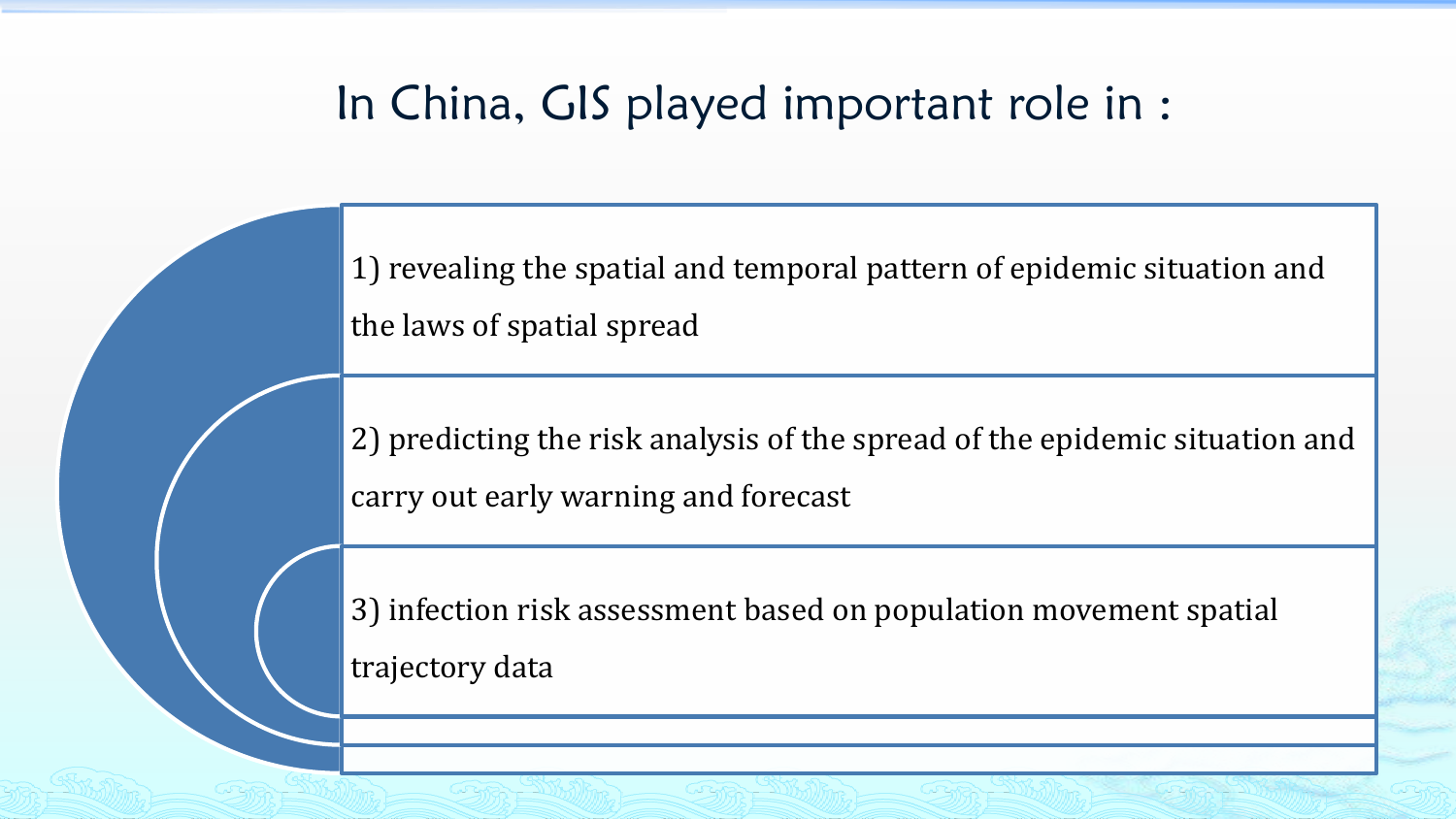### In China, GIS played important role in :

4) construction of epidemic emergency management information system based on GIS

5) different regional epidemic situation differentiation, prevention and control and coordinated management countermeasures

6) the social governance approach in which multiple subjects participate in an epidemic crisis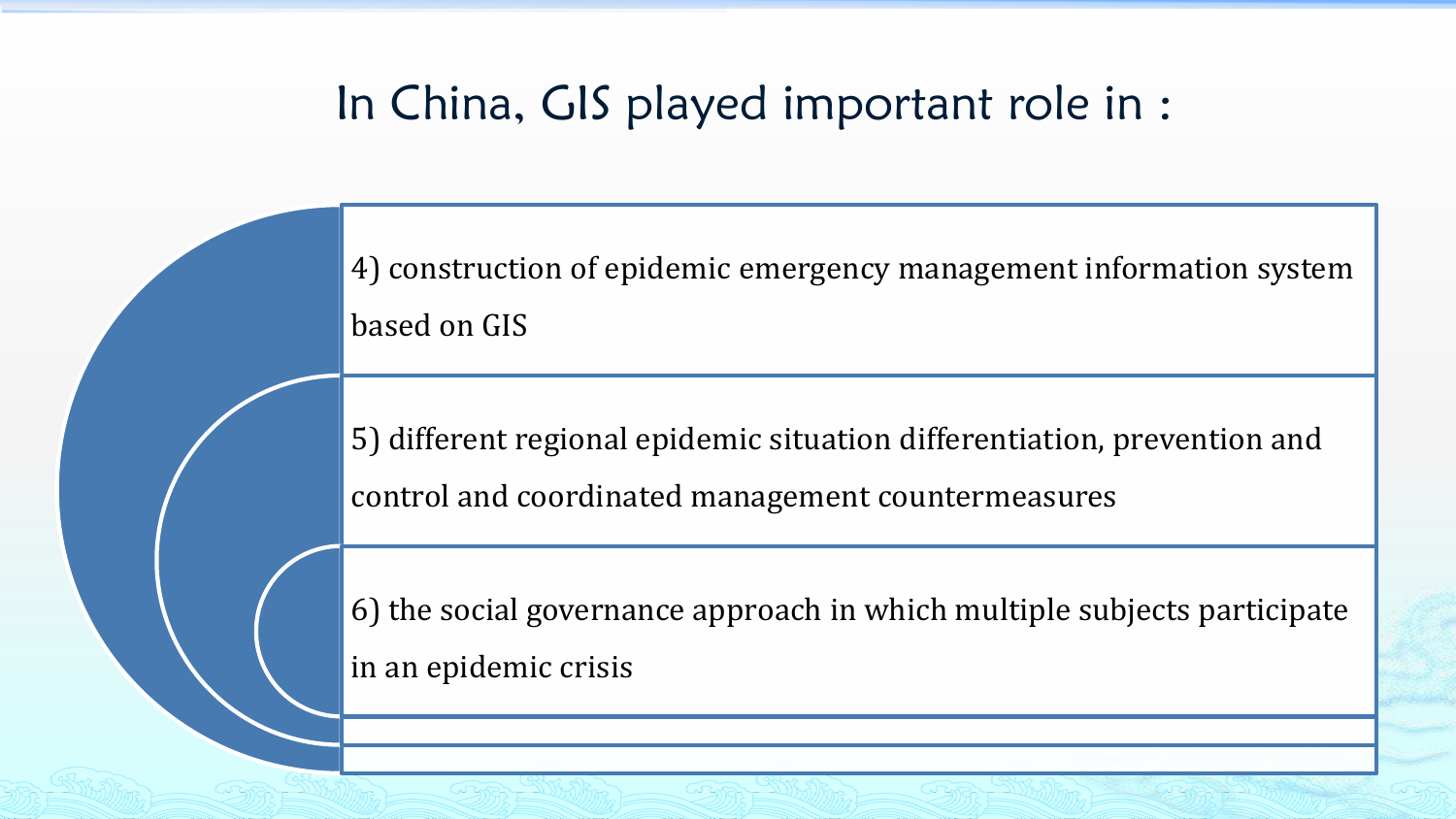### In China, GIS played important role in :

7) analyzing the impact of the epidemic on the social production structure and put forward countermeasures for restoration and reconstruction

8) revealing the public's spatial perception and behavior rules of the spread of the epidemic, to take corresponding measures

……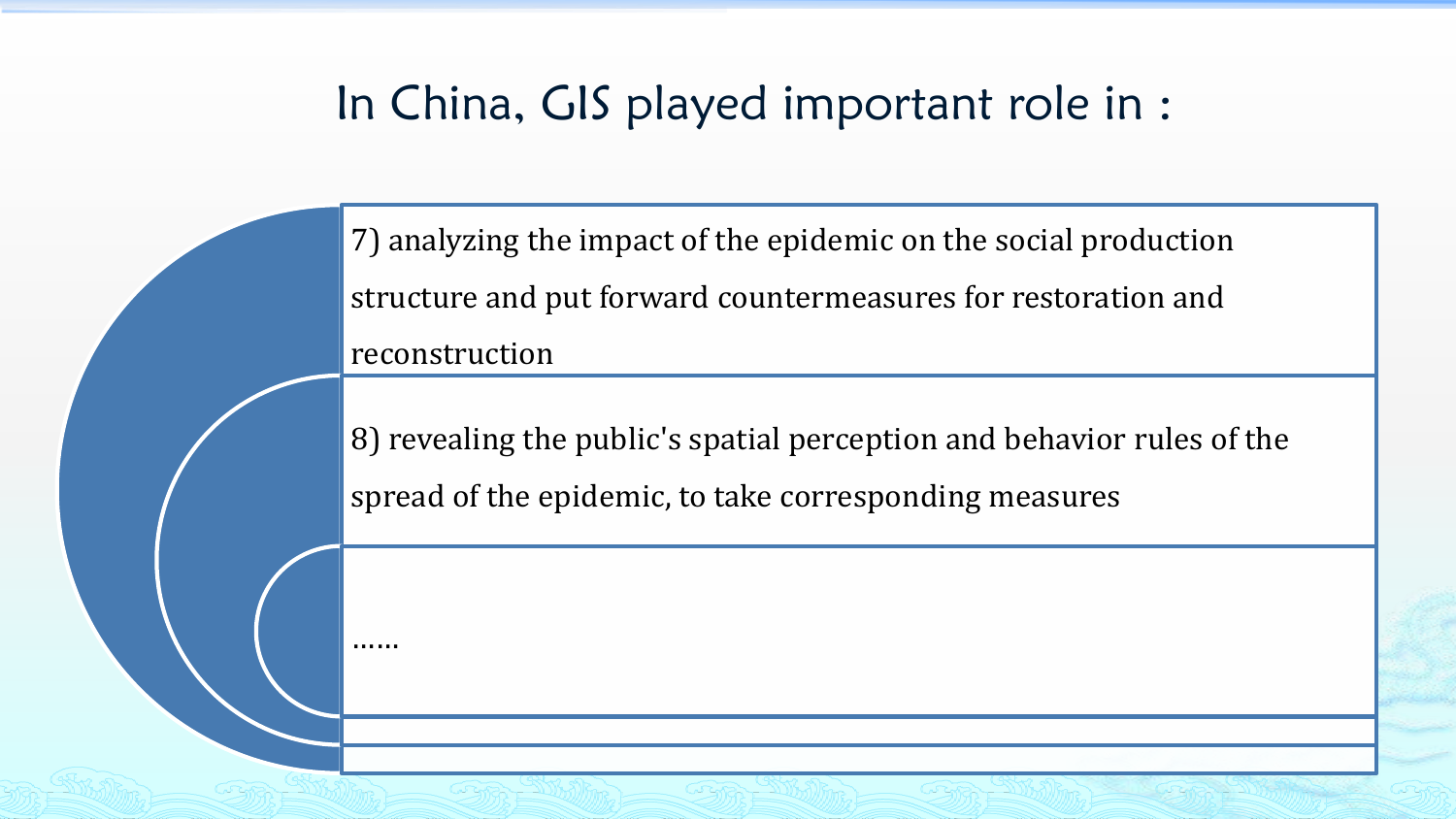### Practices and Cases Sharing

#### COVID-19 Thematic Map

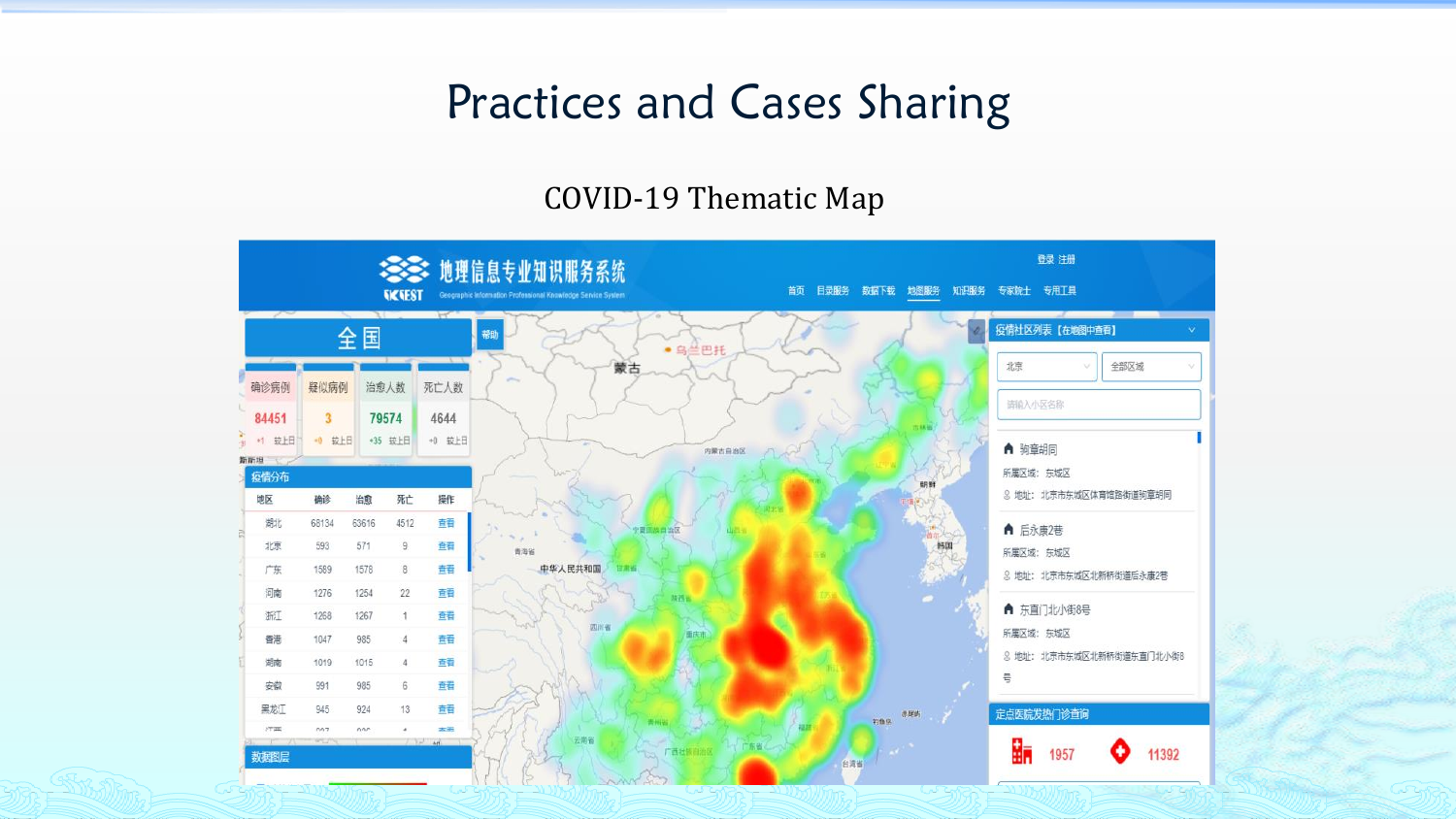#### Practices and Cases Sharing



GaoFen-2 and Jilin-1 multispectral satellite images showing the construction site of the Huoshenshan Hospital before and after construction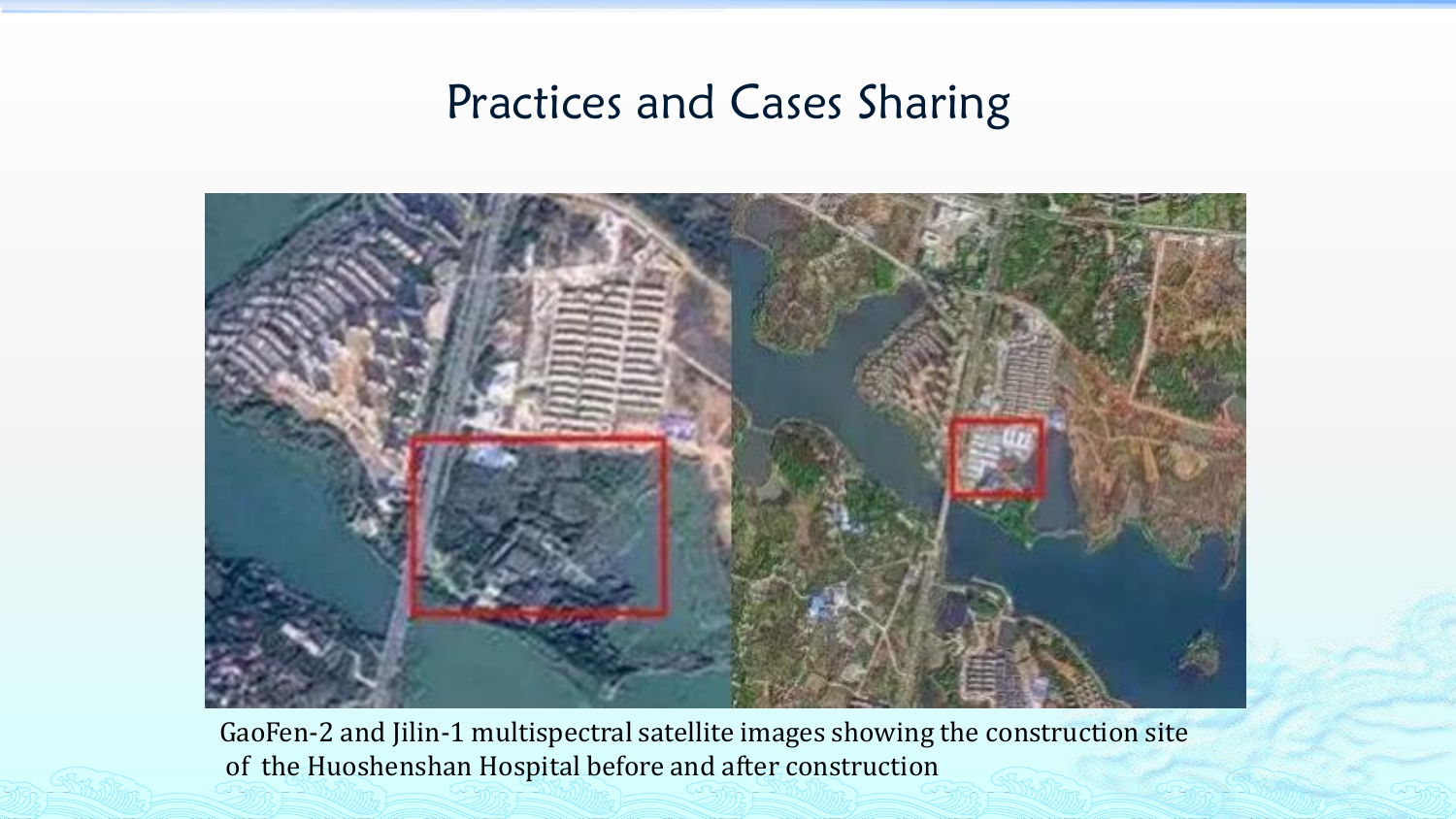## Practices and Cases Sharing



Alipay's Health Code System showing Green and Red Codes respectively